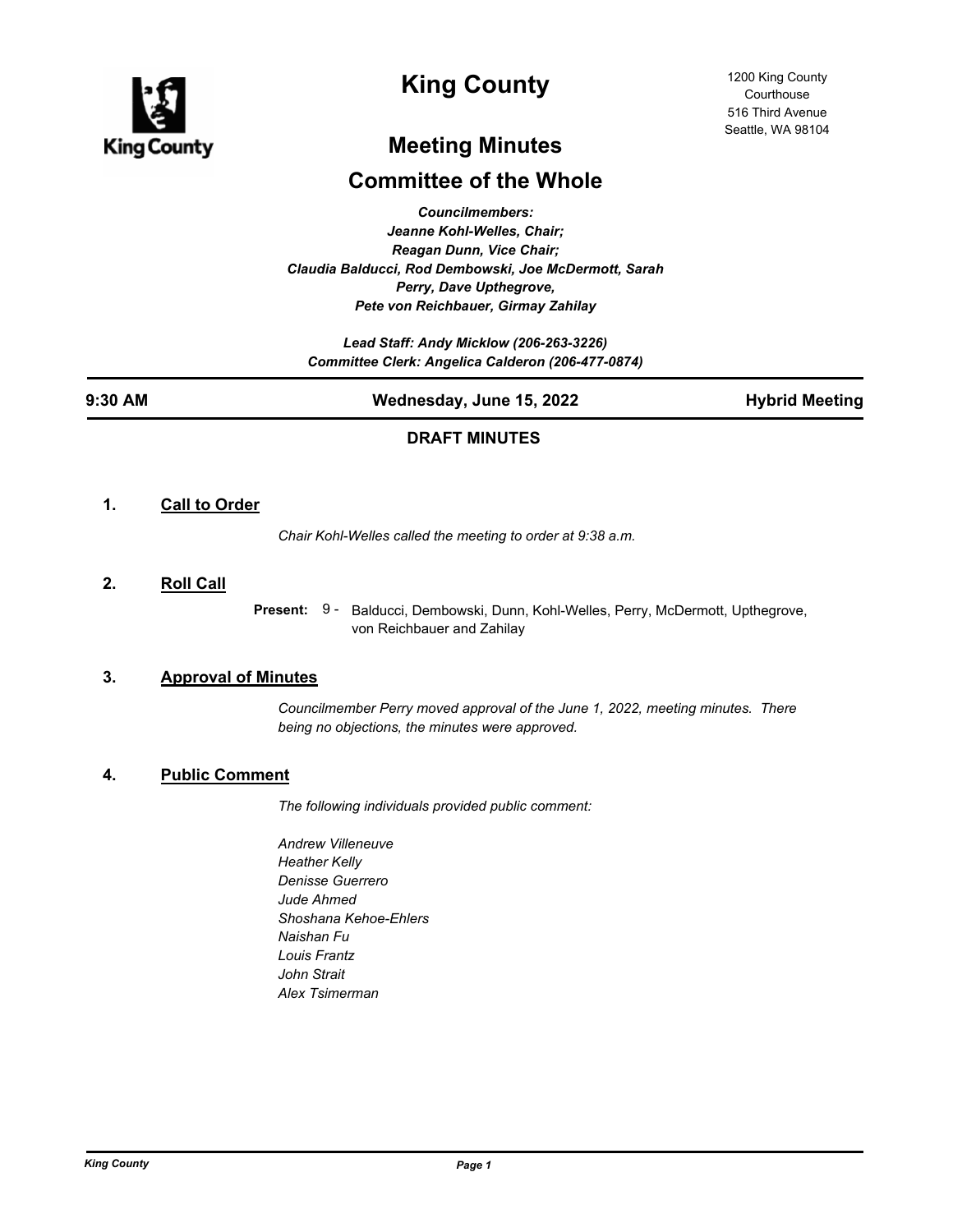### **Briefing**

#### **5. [Briefing No. 2022-B0079](http://kingcounty.legistar.com/gateway.aspx?m=l&id=/matter.aspx?key=23179)**

Harborview Annual Report

*Sommer Kleweno Walley, Chief Executive Officer, Harborview Medical Center, Leslie Harper-Miles, Harborview Capital Bond Program Director, and Steffanie Fain, President, Board of Trustees, Harborview Medical Center, briefed the committee and answered questions from the members.*

**This matter was Presented**

## **Discussion and Possible Action**

#### **6. [Proposed Motion No. 2022-0174](http://kingcounty.legistar.com/gateway.aspx?m=l&id=/matter.aspx?key=23085)**

A MOTION approving the executive's reappointment of Anita Khandelwal as county public defender.

*Jenny Giambattista, Council staff, briefed the committee. April Putney, Deputy County Executive, King County, and Anita Khandelwal, King County Public Defender, Department of Public Defense, addressed the committee and answered questions from the members. Councilmember Zahilay moved amendment 1. The amendment was adopted.*

*Councilmember Dembowski, asked to be added as a co-sponsor.*

**A motion was made by Councilmember Zahilay that this Motion be Recommended Do Pass Substitute. The motion carried by the following vote:**

- **Yes:** 5 Balducci, Dembowski, Perry, McDermott and Zahilay
- **No:** 2 Kohl-Welles and von Reichbauer
- **Excused:** 2 Dunn and Upthegrove

#### **7. [Proposed Ordinance No. 2022-0180](http://kingcounty.legistar.com/gateway.aspx?m=l&id=/matter.aspx?key=23097)**

AN ORDINANCE proposing an amendment to the King County Charter to move elections for certain county offices from odd-numbered to even-numbered years; amending Sections 640, 647 and 650.20 of the King County Charter and repealing Sections 650.40.15, 650.40.25 and 660 of the King County Charter; and submitting the same to the voters of the county for their ratification or rejection at the November 8, 2022, general election.

> *Sherrie Hsu, Council staff, briefed the committee. Julie Wise, Director, Department of Elections, addressed the committee.*

**A motion was made by Councilmember Balducci that this Ordinance be Recommended Do Pass. The motion carried by the following vote:**

- Yes: 7 Balducci, Dembowski, Kohl-Welles, Perry, McDermott, Upthegrove and Zahilay
- **No:** 2 Dunn and von Reichbauer